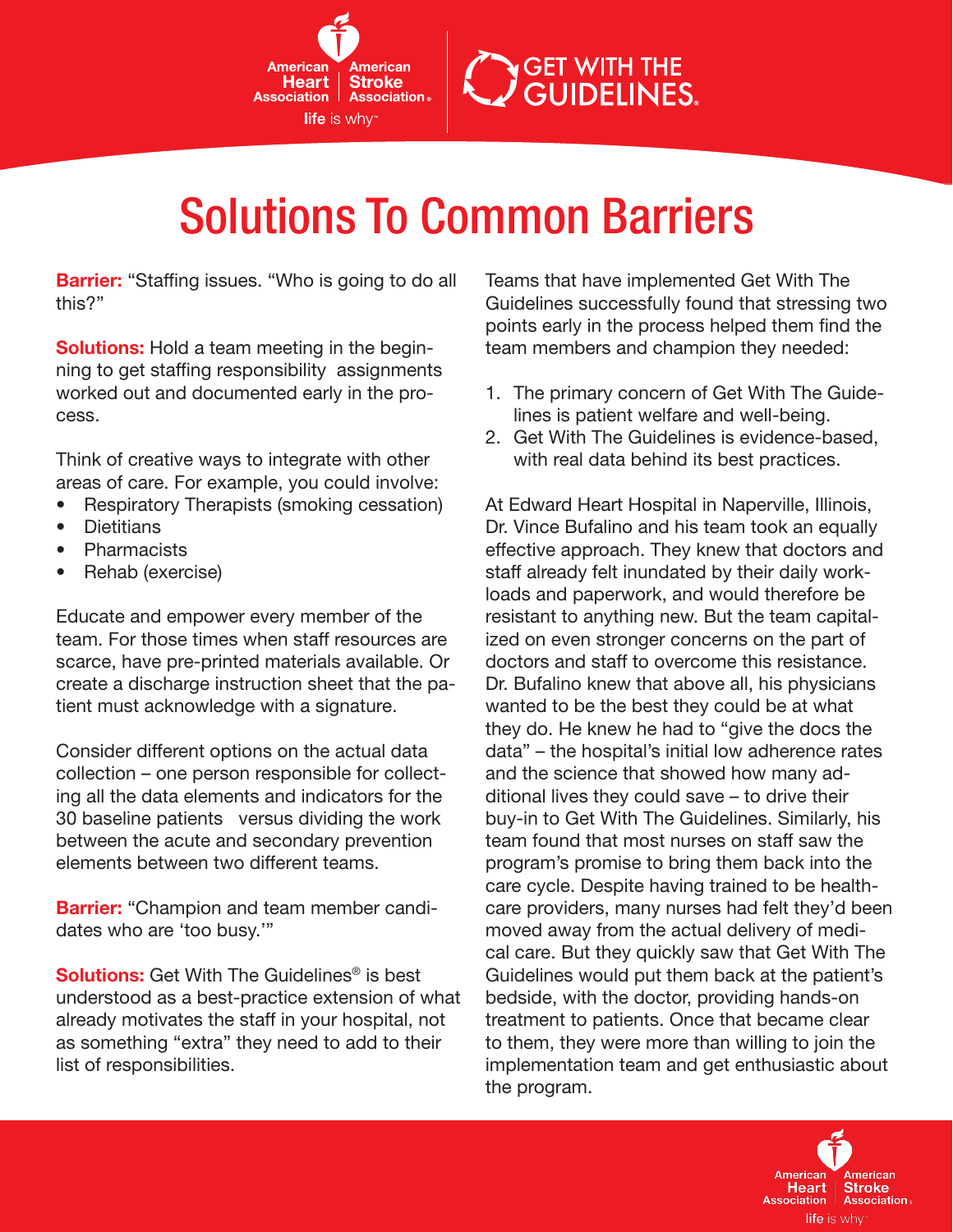American **Heart Stroke Association Association** life is why<sup>"</sup>

**GET WITH THE GUIDELINES.** 

Many hospitals are now considering a dualchampion model, where each champion serves a different function. One champion is the influencing "motivational leader," who helps create energy for hospital staff and team members. The other champion is the "doer," who focuses on the practical nuts and bolts of implementation – delegating effectively and ensuring that the implementation steps are followed effectively.

**Barrier:** "Getting buy-in from physicians and staff."

**Solutions:** If the program has support from the top the rest follows. Be sure to go to the Chair of Medicine and the Hospital QI committee to get their buy-in. They could prove to lend a tremendous amount of support.

Physicians may resist because they believe they already comply with the guidelines. "I always send my patients home on beta blockers/etc." is a common response. However, no one is perfect. So, ask them to "prove it". This is another opportunity to use your baseline data. Most likely when they see the baseline data they will be shocked. The data will probably show they are not that bad, but they are not perfect either.

Staff will also be concerned about who is going to implement the program. It may seem at first to be a cumbersome, onerous task. Explain that it will improve patient care, involves data entry that they already collect and that there are a variety of tools available to help them do their job efficiently and well.

When trying to gain buy-in from important stakeholders, you need to highlight the "What's In It For Them" aspect. All positions within the hospital can appreciate this type of approach. When a person understands what a program is going to bring to the table for them personally, it can drastically change their outlook.

- • Physicians will respond well to science-based discussions about the treatment gap.
- • COO's get excited about Get With The Guidelines when they hear that the hospital can distinguish itself in the marketplace.
- CFOs become interested when they know that Get With The Guidelines can help reduce the average length of stay and protect the bottom line.
- Legal will need to know that the program is HIPAA-compliant.

**Barrier:** "Staff feels threatened by baseline data collection."

**Solutions:** Ask your physicians how they think the hospital is doing in terms of following bestpractice guidelines for cardiac and stroke patient care. They will most likely reply that they think they are doing ok. Agree with them and say something like "I agree. Let me pull some charts and verify that." Your baseline analysis will show exactly where the gaps are that need to be addressed. Presenting the baseline data analysis as a "low key" issue that is about verification (and improving outcomes for patients) rather than finding fault in your hospital will go over much better with your co-workers.

This isn't a faultfinding mission. Rather, you're interested in finding out what your hospital does well and looking for places to improve patient care. Telling staff that you're expecting to find high treatment rates when you look makes your data gathering less threatening, and it can heighten the "surprise" you convey when you

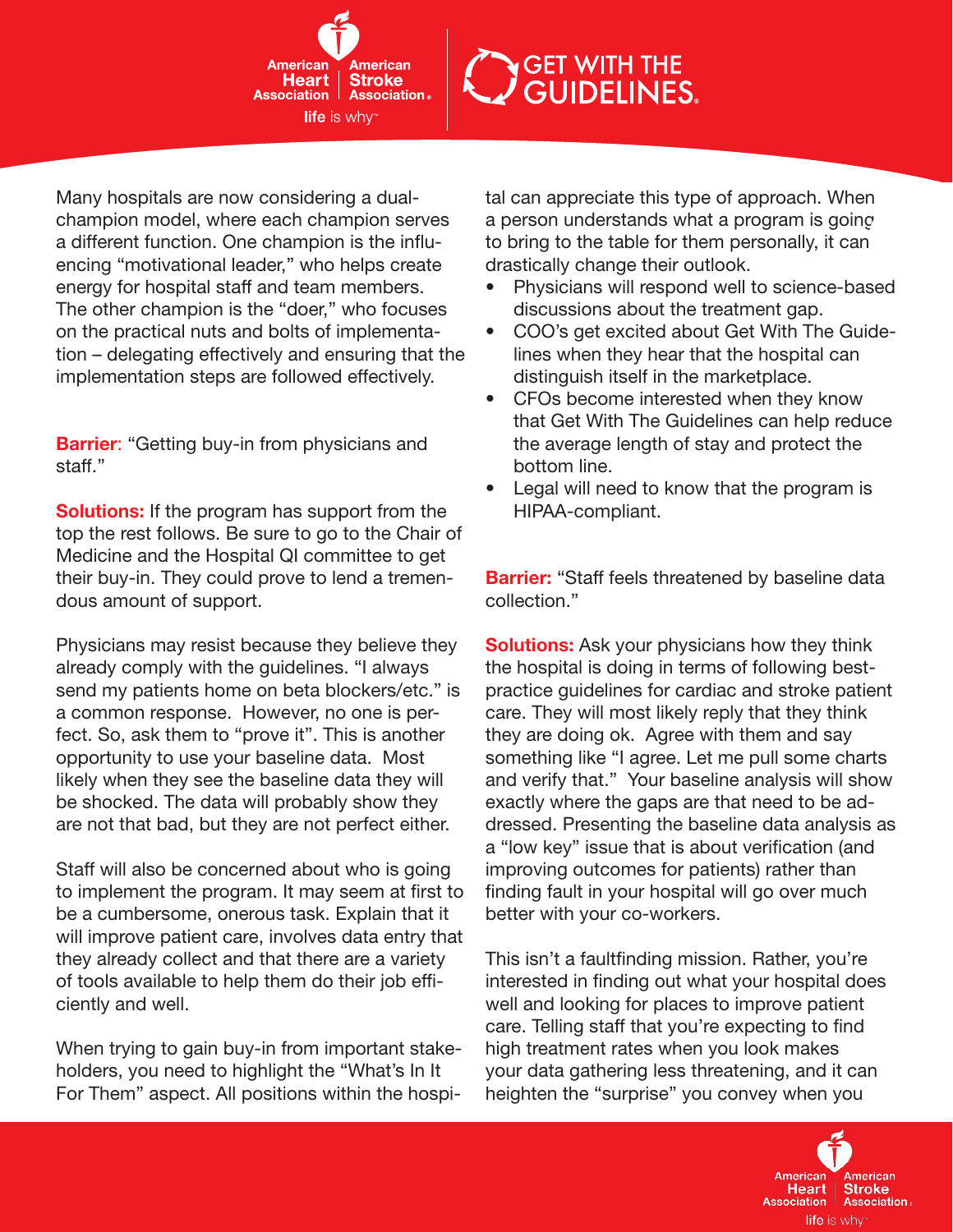



discover low compliance in some areas.

Stay focused on the science behind these bestpractice guidelines. It's not a performance review of any single staff member.

Keep in mind that healthcare professionals are especially challenged to find the time to keep current with data that supports new treatments. Letting staff know you're sensitive to this will make them more receptive to what your efforts can teach them.

**Barrier:** "We already follow all the right guidelines."

**Solutions:** Many staff may already feel like all the right measures are in place. Pointing out the dramatic results that Get With The Guidelines can bring to a hospital, as well as the ease with which its tools can be integrated into existing procedures, can help win over some hesitant team members.

Early implementers of Get With The Guidelines have been extremely surprised by their initial levels of guideline adherence. Your baseline analysis evaluation will make it acutely clear where your gaps are.

Another way to look at this type of situation is through the analogy of the automobile. Ten years ago, cars ran perfectly well and got you where you needed to go. But consider how much better machines they are now, after a decade of ongoing improvement in design and manufacturing processes. The same is true when thinking about secondary prevention measures – there's always a better way to do what we do. Adopt a mindset that is always seeking improvements and considering propositions like, "Maybe we need our teams to be thinking how we could do a better job in outpatient treatment?" Then, when you find your list of potential improvements, ask, "How would we go about making these improvements?"

**Barrier:** "This sounds like 'cookbook medicine' to me. We need to treat every patient like a unique individual, and not just blindly resort to a checklist of practices and protocols. Our staff knows what to do to meet each patient's specific needs."

**Solutions:** Some health care practitioners quard their professional judgment and independence very vigilantly. It's important to know that Get With The Guidelines includes the necessary accommodations for patients with contraindications. Contraindications are acceptable and expected. As a result, they don't affect your adherence rates.

Patient welfare may be the one way to overcome that concern. Simply put, Get With The Guidelines standards save lives and improve patient care. The program sets clearly defined treatment and protocol goals, but it understands that each hospital needs to reach those goals in their own way.

Get With The Guidelines offers guidelines to follow to address the risk factors of cardiovascular and stroke patients. It is up to the doctor to prescribe medications and therapies suited to each patient and note contraindications.

Finally, know that some people may just not be a good fit for the team. If they're really resistant, you're better off looking for some more receptive

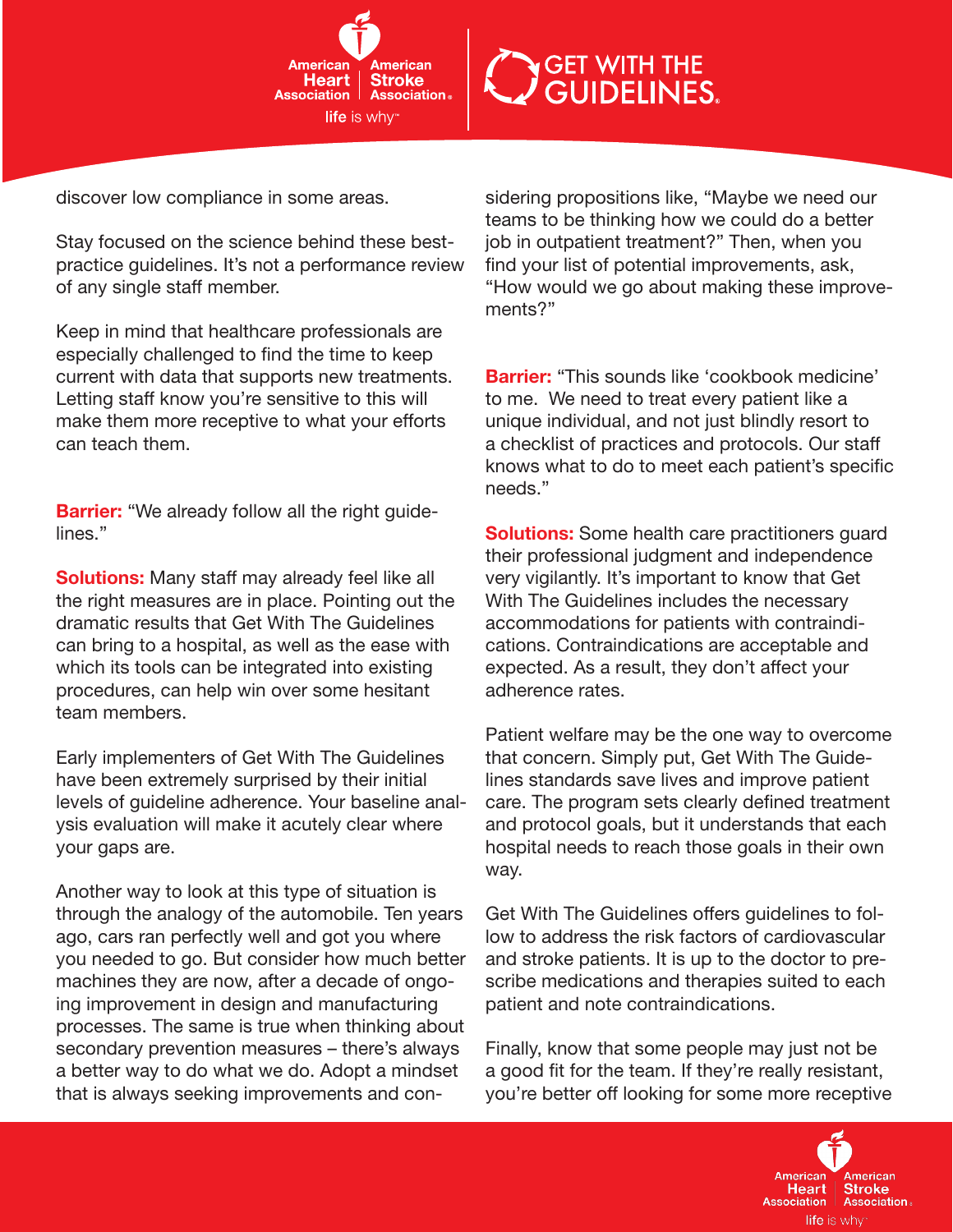Americar **Stroke Heart Association** | **Association life** is why

## **GET WITH THE<br>GUIDELINES.**

candidates.

**Barrier:** "Staff thinks current treatment rates are acceptable."

**Solutions:** The data can change your hospital's culture:

- From an attitude of telling patients, "You're cured"
- To an attitude of telling them, "You're at risk. We've treated and/or alleviated some of your symptoms, but you need to be on a range of therapies."

Let the data do the talking to your staff and start a culture change in your hospital. Early participants found plenty of room for improvement in their first baseline data review. Their baseline analysis showed that their medication rates were lower than they expected, and in some cases that there were significant variation in care among physicians and low rates of therapies that they now consider routine.

The data also exposed an attitude that pervaded – that once the patient had been treated for their immediate complaint or symptom, they could consider themselves "cured." Now that they have revised their protocols, the target of "acceptable" treatment rates is 100% adherence – due to a shift in attitude that now keeps patients on a range of therapies indefinitely after they leave the hospital.

Another early implementing team opted for a different but equally effective approach. They knew that doctors and staff already felt inundated by their daily workloads and paperwork, and would therefore be resistant to anything new. So the

team capitalized on even stronger concerns on the part of doctors and staff. The team champion knew that above all, his physicians wanted to be the best they could be at what they do. He knew he had to "give the docs the data" – the hospital's initial low adherence rates and the science that showed how many additional lives they could save – to drive their buy-in to Get With The Guidelines. His team found that most nurses on staff saw the program's promise to bring them back into the care cycle. Despite having trained to be healthcare providers, many nurses had felt they'd been moved away from the actual delivery of medical care. But they quickly saw that Get With The Guidelines would put them back at the patient's bedside, with the doctor, providing hands-on treatment to patients. Once that became clear to them, they were more than willing to join the implementation team and get enthusiastic about the program.

**Barrier:** "Need a way to identify patients eligible for Get With The Guidelines."

**Solutions:** Work with the ER to implement AMI protocols or a multidisciplinary order sheet designed by the unit. Clinical pathways can take place in the ED.

Consider simple bright 'flag' sticker on front of chart that is placed upon arrival to ED and identifies individual as a cardiac patient.

Consider asking the Nurse Manager or Admissions to run a census list of cardiac patients on a daily basis, then use this to cross-reference to patients in units. This may also help to identify cardiac patients that were admitted to other units.

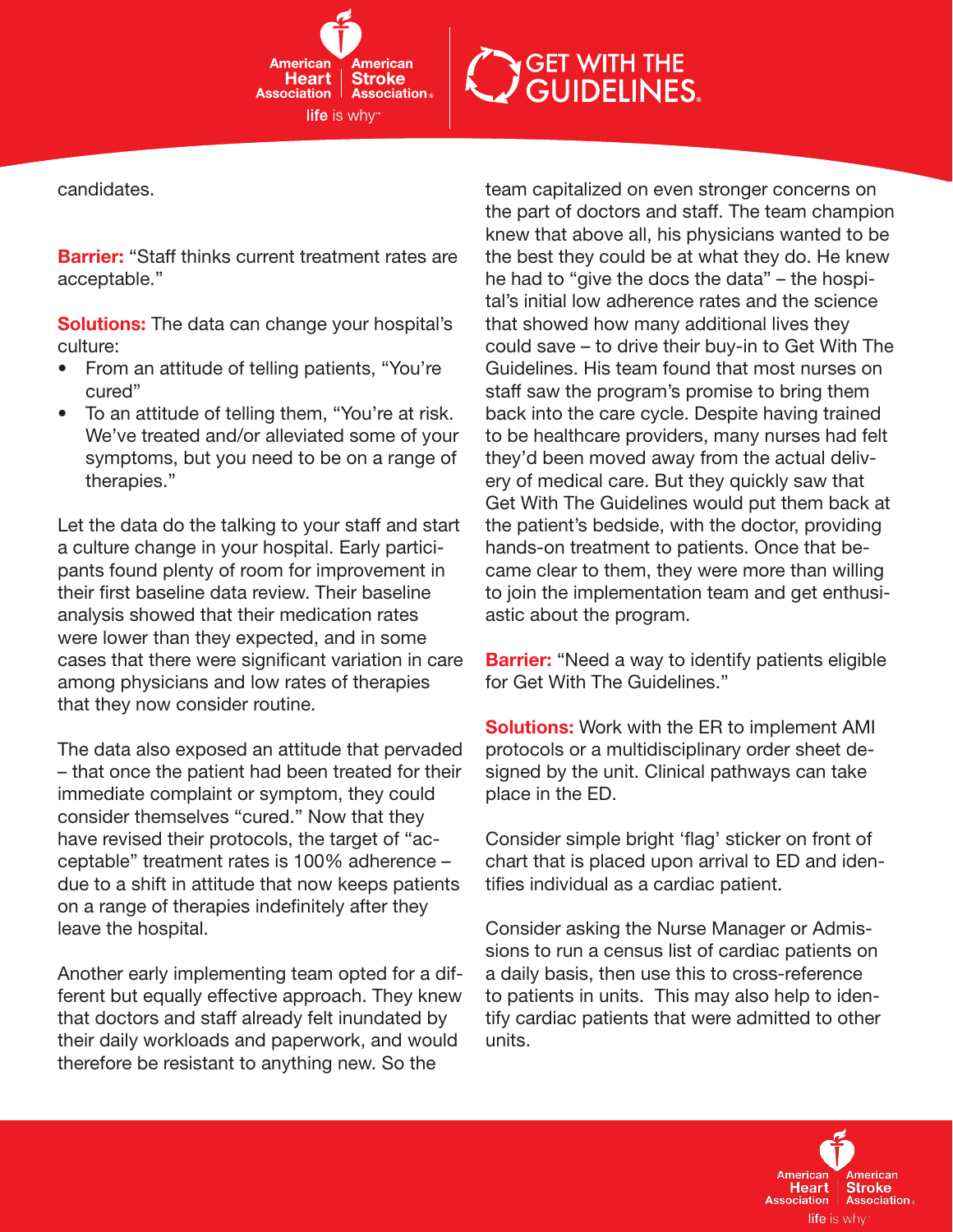

## **GET WITH THE GUIDELINES.**

**Barrier:** "Not increasing in compliance as quarters go by."

**Solutions:** Look at individual physician data to see if there is one common denominator pulling the rates down. If so, ask the chief for that area to sit down with that physician and discuss.

Reflect on what changes have been made so far; emphasize that changing the process can take some time. Most hospitals won't see immediate results.

Try to drill down through the reporting function to try and identify areas of weakness – are rates dropping on certain days? Times of day?

Reconvene the Get With The Guidelines team to begin brainstorming and developing small tests of change that could lead to larger improvements.

**Barrier:** "Keeping staff continually motivated."

**Solutions:** Celebrate your successes!

- Document and publicize the improvements you make
- Sharing good news gives momentum to your progress
- Make your goals more credible

Taking the time to acknowledge your accomplishments isn't just "resting on your laurels". Your team's efforts, and the successful measures undertaken by all hospital staff, will produce discernable improvements in a surprisingly short time.

Be sure to publicize the accomplishments you

make as you move forward from your baseline. Letting the entire hospital know that their efforts are making a difference will raise morale about Get With The Guidelines even further, and will put in place the cycle of effort and success that your team is seeking.

It is just as important to take the time to celebrate improvements in some of the treatment rates because then your hospital will take you more seriously when you point out new or persistent areas in which your adherence rates aren't what you want them to be.

Keep in mind that other industries have accepted such shifts to cultures of constant improvement. These industries understand that this type of continual quality improvement is not a negative reflection on them. Rather, they see it as a positive change that's worth embracing and making fun, since it will only heighten the standing of their industry or sector.

**Barrier:** "Get With The Guidelines is "just another data collection process."

## Solutions:

Get With The Guidelines is NOT:

- A data registry designed for research
- An affordable JCAHO tool to sell to hospitals

Get With The Guidelines IS a paradigm shift in culture change regarding quality improvement and the integration of:

- • Evidence-based medicine
- Mechanisms to continuously improve and measure the quality of patient care
- Based on the most up-to-date American Heart Association/American Stroke Associa-